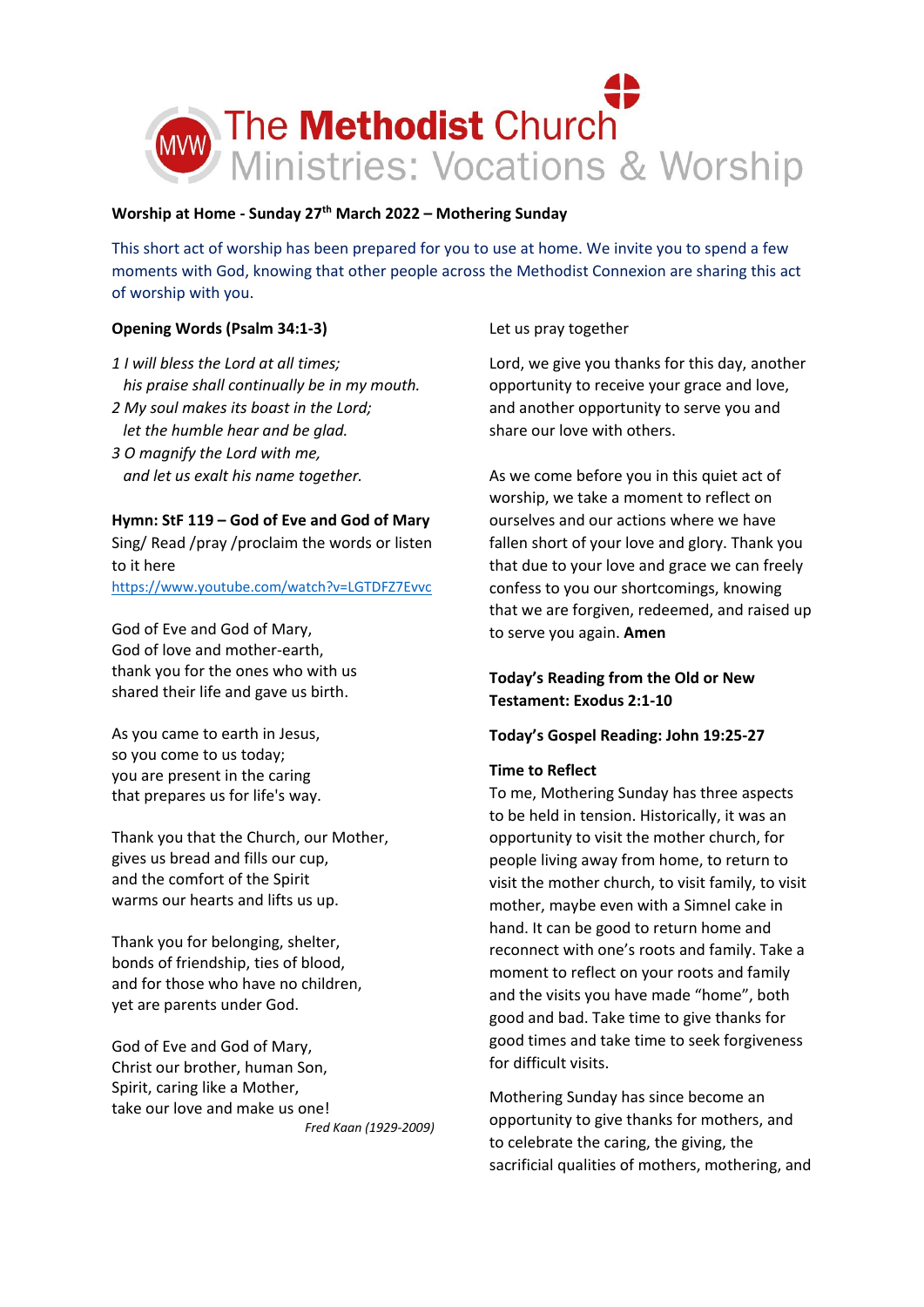motherhood. We often think of these in the light of the narratives of Mary and Miriam from our bible passages. Take a moment to read these passages and reflect on their love and care in difficult circumstances, it wasn't easy to be Moses' mother or Jesus' mother. Take time to give thanks for your mother, or the person who mothered you. If you've been a mother, take time to give thanks for your child(ren).

As caring people, we are aware that for some Mothering Sunday is not an easy day. There will be those who never knew their mother's love, have lost their mother in tragic circumstances, or had a difficult relationship with their mother. There will be some who longed to be mothers themselves and were denied that opportunity, have been bereaved or had their children taken away. Take time to think of folk in these situations and offer up a prayer for comfort and healing from their pains and struggles. If this is your situation, pause to remember that you are love and are being prayed for today, and take comfort in God's love.

Often, we think only of God as Father, but there are also beautiful images of God as Mother in our bibles, and we finish with an image of God as a mother in Hosea 11:3-4. God: "Yet it was I who taught Ephraim to walk, I who took them up in my arms; but they did not know that I healed them. I led them with cords of human kindness, with bands of love. I was to them like those who lift infants to their cheeks. I bent down to them and fed them." Take a time to sit quietly and ponder on God's love as our Mother.

#### **A time of prayer**

Lord we pray on this Mothering Sunday for Mothers all over the world including our own. We pray for mothers where life is difficult, trying to protect their children in places of strife, famine, and war, for mothers despairing in poverty, for mothers facing illness or bereavement. We give thanks for

mothers and all their love and care. We give thanks for new mothers and pray for strength and grace in caring for their children. We grieve for those who have not known their mothers, have had difficult relationships with their mother, or lost their mother. We pray for those who have been unable to be mothers or had opportunities to mother snatched from them.

Lord we pray your love and grace, comfort, and healing into all the places and situations it is needed. Amen

## **The Lord's Prayer**

*Our Father ……*

## *Hymn: Listen to Great Are You Lord* **[https://www.youtube.com/watch?v=uHz0w-](https://www.youtube.com/watch?v=uHz0w-HG4iU)[HG4iU](https://www.youtube.com/watch?v=uHz0w-HG4iU) or sing a verse of a hymn that comes to mind**

*Verse:* You give life You are love You bring light to the darkness You give hope You restore ev'ry heart that is broken. And great are You Lord

*Chorus*: It's Your breath in our lungs So we pour out our praise We pour out our praise It's Your breath in our lungs So we pour out our praise to You only

## *Bridge*: And all the earth will shout Your praise. Our hearts will cry these bones will sing. Great are You Lord *(REPEAT)*

CCLI Song # 6460220 David Leonard | Jason Ingram | Leslie Jordan © 2012 Open Hands Music (Admin. by Essential Music Publishing LLC) So Essential Tunes (Admin. by Essential Music Publishing LLC) Integrity's Praise! Music (Admin. by Integrity Music Ltd) Little Way Creative (Admin. by Integrity Music Ltd)

#### **A prayer of blessing:**

May God Almighty, Father and Mother to us all, make her face shine upon us all. May Jesus, our high priest, and brother, walk with us always. May the Holy Spirit of God fill us and help us to minister to others to his praise and glory. **Amen**.

> *Original Materials by Phillip Warrey (Revd) All Hymns reproduced under CCLi 1144191. Local Churches please insert CCCLi No here*